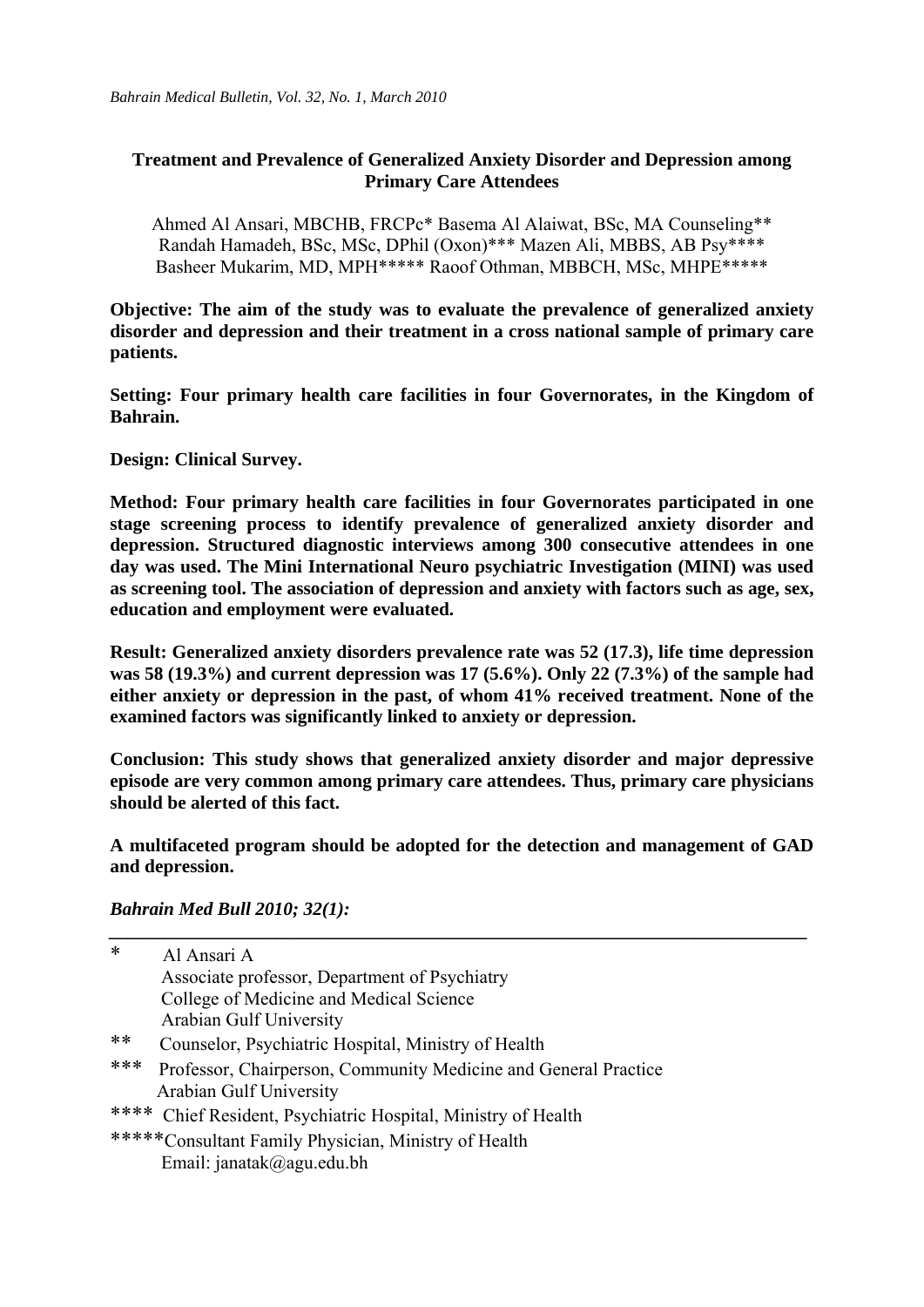Published data reveals under-recognition and inadequate treatment of Generalized Anxiety Disorder  $(GAD)$  and depression in primary care<sup>1,2</sup>. In spite of the fact that these disorders are largely found among primary health care (PHC) attendees; anxious and depressed patients do not receive adequate attention and management<sup>3,6</sup>.

Data of the prevalence and treatment of GAD and depression in PHC in the developing countries are scarce. The WHO-15 sites collaborative study of the prevalence of psychological problems had revealed that nearly one third of those diagnosed as depressed received antidepressant medication<sup>7</sup>. This finding was similar to the published by Simon (2004) where only a quarter of PHC patients with depression received adequate acute- phase treatment<sup>8</sup>. The Longitudinal Investigation of Expression Outcomes study (LIDO) had reported a prevalence of 4-23% for current depression in six diverse primary care centers<sup>9</sup>.

In Bahrain, few attempts were performed to address this subject. Depression among the elderly primary care population was examined and found to be high. A higher prevalence of depressive symptoms (41%) among the elderly PHC attendees was reported by Habeeb compared to Al Haddad  $(23\%)^{10,11}$ . However, GAD was never investigated as a separate disorder in the primary care setting.

This is the first study that addresses the prevalence of depression and GAD in the adult population of Bahrain and their treatment needs. We are not aware of any published national figures of depression and GAD among PHC attendees from the region.

# **METHOD**

Bahrain is divided into five governorates Muharraq, Capital, Central, Northern and Southern. The southern governorate was excluded from the study as the Primary Health Care Centers (PHCCs) are different from those in other areas. One PHCC was randomly selected from the first four governorates. These PHCCs were: National Bank of Bahrain (NBB) (Muharraq), Sheikh Sabah (Capital), Aali (Central) and Hamad Town (Northern).Three family physicians were randomly selected by the chief of medical services from each participating PHCC to interview 25 consecutive attendees in one working day during between  $24-28<sup>th</sup>$  June, 2006. The sample was 300 patients, 75 from each PHCCs. All Bahraini subjects who attended the PHCCs on that day and whose age ranged between 18-65 years were included in the study. Attendees whose physical or mental status did not permit interviewing were excluded.

## **Instrument Measurement**

The Mini International Neuropsychiatry Interview (MINI) was used in this study to identify patients who had or have GAD or Major Depressive Episode (MDE). The choice of MINI as an instrument was based on its high levels of reliability and validity, which have been reported in several studies<sup>12</sup>. The MINI is a structured interview tool, designed to evaluate the presence of psychiatric disorders according to Axis I, of the DSM IV and ICD-10. MINI is divided into modules which represent diagnostic categories. Each module begins with screening questions corresponding to the main criteria of the disorders and ending with diagnostic boxes to indicate whether the diagnostic criteria are met or not. The administration time for MINI is usually around 16 minutes.

## **Procedures**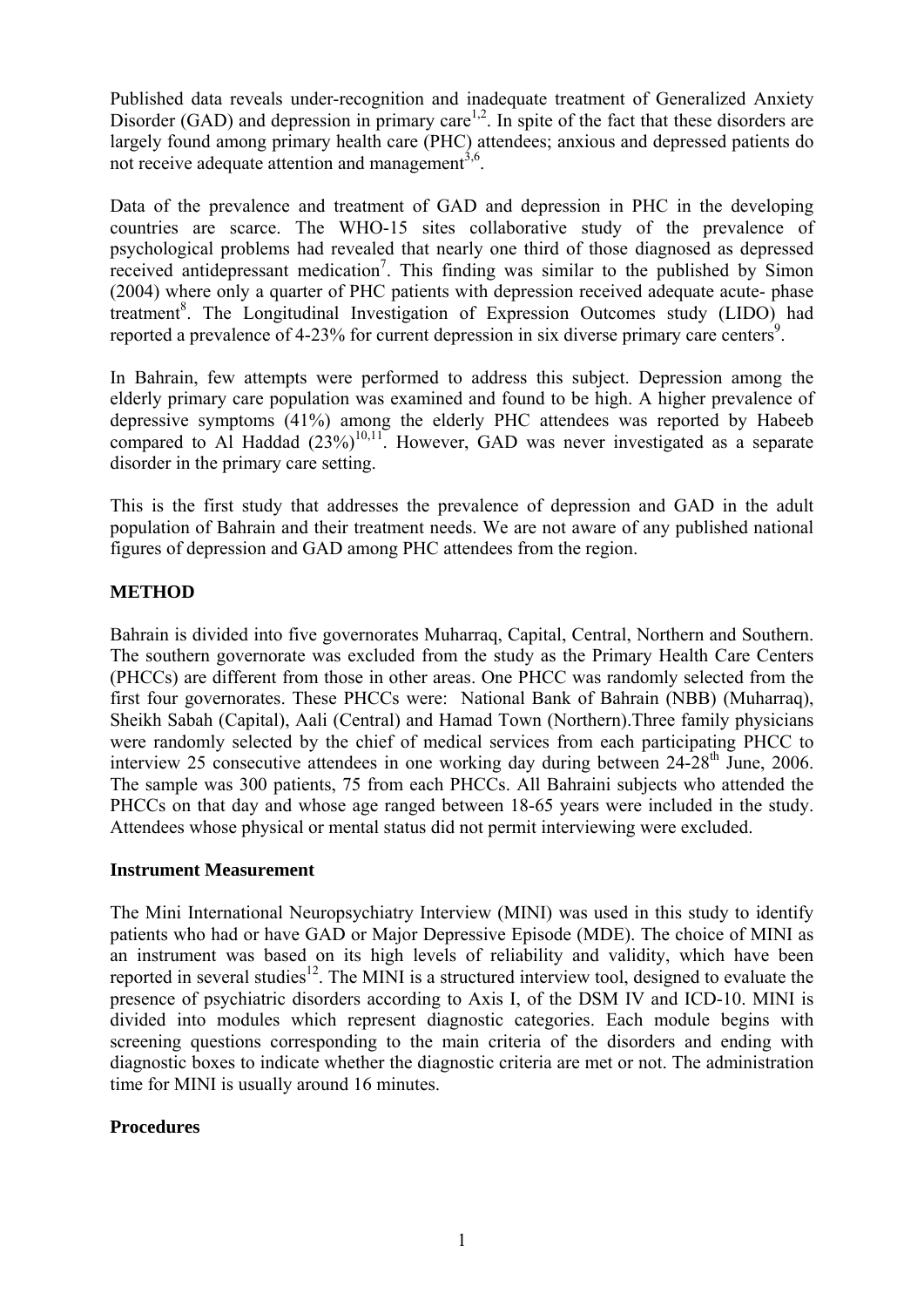The MINI was translated into Arabic and translated back to English, the authors for clarity and accuracy performed a pilot study. Twelve interviewers, all family physicians, attended two workshops prior to data collection. The aims of the workshops were to orient the interviewers regarding the objectives and procedures of the study, familiarize them with diagnostic criteria of GAD and MDE, DSM-IV and ICD-10 and to practice the use of MINI in simulated interview situation. Interrator reliability was not required as MINI is a diagnostic tool based on DSM-IV and ICD-10. Each physician interviewed 25 consecutive PHCC attendees in a day using MINI. A verbal informed consent was obtained from all participants. The process was supervised by two team members, psychiatrist and psychologist, who were available to answer any questions. Filled forms were manually checked for completeness. The data were entered and analyzed using SPSS version 15. Chi-square test was used to evaluate the significance of differences as applicable.

# **RESULT**

Table 1 shows the characteristics of the total sample, attendees with GAD and MDE. The mean age for the total sample was 38.5 and 34.5 years for both GAD and MDE, respectively. The number of females found to have GAD and MDE slightly exceeded males. Half of the sample population received high school education and a quarter had college education. Twothird of the MDE received high school education and only one fifth college education. In GAD population, more than half 28 (54%) completed high school education and about one third 16 (31%) college education. However, the differences were not statistical significant. GAD 33 (63.5%), MDE 34 (58.6%) were employed, GAD 4 (7.7%), MDE 4 (6.9%), were unemployed and home makers (19.2-25.9%) were almost similar among GAD and MDE population. Employment/unemployment status was not statistically significant.

Table 2 shows the percentage of GAD and MDE according to health centre and type of disorder. One hundred and ten (36.6%) achieved enough score to be diagnosed as either GAD 52 (17.3%) or MDE 58 (19.3%). Twenty-two (7.3%) of the 110 were previously diagnosed cases with equal representation among GAD and MDE. The prevalence of MDE current type was (5.6%). Nine (41%) of the known cases of GAD and MDE did not receive any treatment in the past. Seven cases of MDE and five cases of GAD were due to physical illness and only one MDE case was related to drug use.

|                           | <b>GAD</b>     |               |     | <b>MDE</b>    |     | <b>Sample</b> |
|---------------------------|----------------|---------------|-----|---------------|-----|---------------|
|                           | N              | $\frac{6}{6}$ | N   | $\frac{6}{9}$ | N   | $\%$          |
| Gender*                   |                |               |     |               |     |               |
| Male                      | 22             | 42.3          | 24  | 41.4          | 130 | 43.0          |
| Female                    | 30             | 57.7          | 34  | 58.6          | 170 | 57.0          |
| Total                     | 52             |               | 58  |               | 300 | 100           |
| <b>Educational level*</b> |                |               |     |               |     |               |
| Illiterate                |                | 1.9           |     | 1.7           | 12  | 4.0           |
| Read & Write              | $\overline{2}$ | 3.8           | 0.0 | 0.0           | 12  | 4.0           |
| $1-6$ grade               | 5              | 9.6           | 8   | 13.8          | 37  | 12.3          |
| $6-12$ grade              | 28             | 53.9          | 37  | 63.8          | 157 | 52.4          |
| $\geq$ 13 grade           | 16             | 30.8          | 12  | 20.7          | 82  | 27.3          |
|                           | 52             | 100           | 58  | 100           | 300 | 100           |

## **Table 1: Personal Characteristic of the Sample**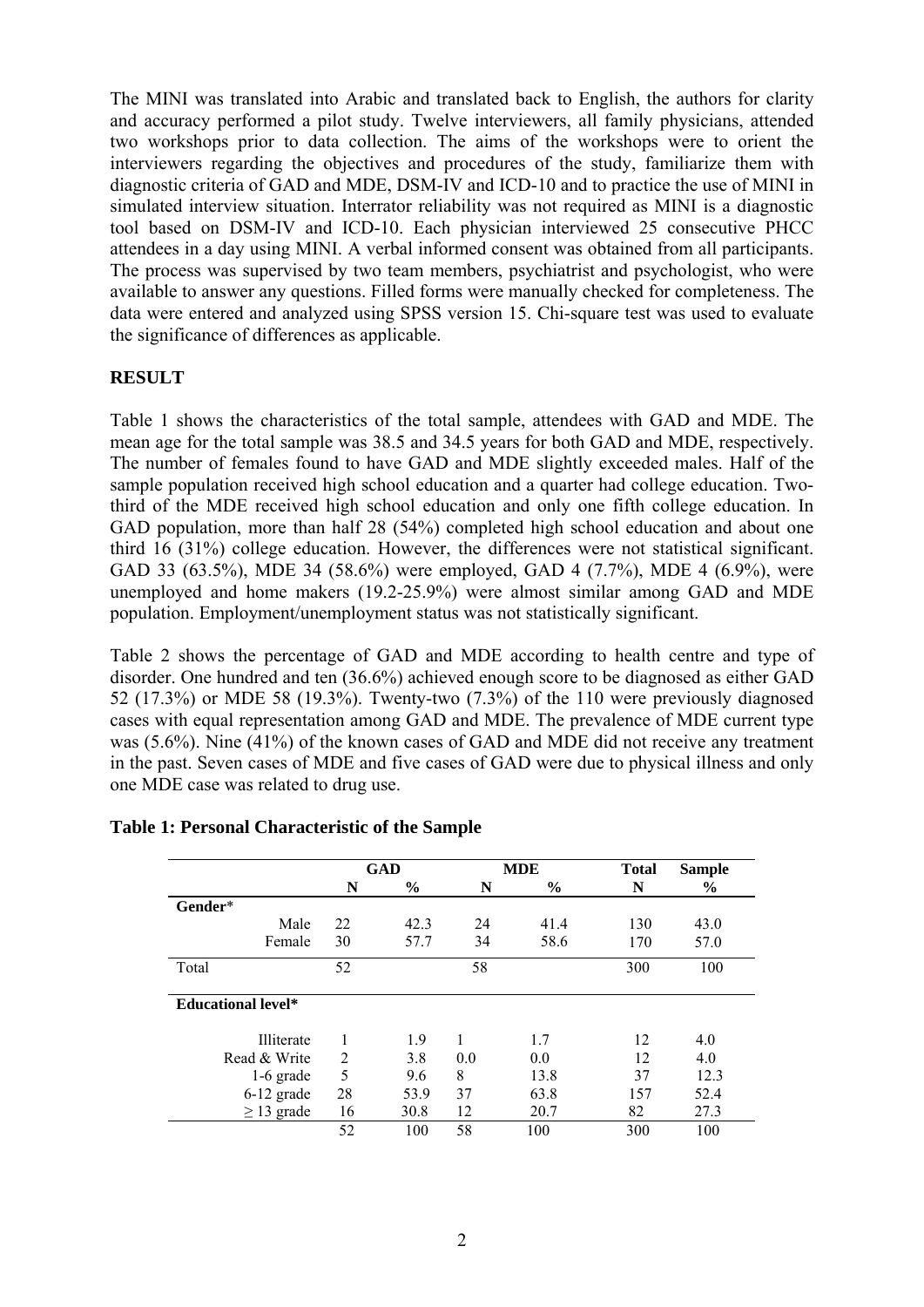| Employment *          |          |      |      |      |      |      |
|-----------------------|----------|------|------|------|------|------|
| Employed              | 33       | 63.5 | 34   | 58.6 | 159  | 53.0 |
| Homemaker             | 10       | 19.2 | 15   | 25.9 | 91   | 30.3 |
| Student               | 5        | 9.6  | 3    | 5.2  | 18   | 6.0  |
| Retired               | $\theta$ | 0.0  |      | 3.4  | 19   | 6.3  |
| Unemployed            | 4        | 7.7  |      | 6.9  | 13   | 4.3  |
| Mean Age              | 34.5     | 100  | 34.5 | 100  | 38.5 | 99.9 |
| $*$ p- Value $>$ = NS |          |      |      |      |      |      |

**Table 2: Prevalence of GAD and MDE according to Health Centre and Type of Disorder** 

|                      |                                                                                                  |                | <b>GAD</b>    | <b>MDE</b>     |               |
|----------------------|--------------------------------------------------------------------------------------------------|----------------|---------------|----------------|---------------|
| <b>Health Centre</b> | <b>Diagnostic Type</b>                                                                           | N              | $\frac{6}{9}$ | N              | $\frac{0}{0}$ |
| Sheikh. Sabah        |                                                                                                  | 21             | 40.4          | 14             | 24.1          |
|                      | $\left\{ \begin{array}{c} \text{All} \\ \text{Due to physical illness} \end{array} \right.$      |                | 1.5           | 4              | 6.9           |
| Aali                 |                                                                                                  | 3              | 5.8           | 8              | 13.8          |
|                      | $\left\{\n\begin{array}{c}\n\text{All} \\ \text{Due to physical illness}\n\end{array}\n\right\}$ | 0.0            | 0.0           | 0.0            | 0.0           |
| <b>NBB</b>           |                                                                                                  | 14             | 26.9          | 18             | 31            |
|                      | $\begin{cases} \text{All} \\ \text{Due to physical illness} \end{cases}$                         | $\mathbf{1}$   | 1.0           | $\overline{2}$ | 3.4           |
| Hamad Town           | All                                                                                              | 14             | 26.9          | 18             | 31            |
|                      | All<br>Due to physical illness                                                                   | $\overline{3}$ | 5.8           |                | 1.7           |
| Total                |                                                                                                  | 52             | 100           | 58             | 99.9          |

#### **DISCUSSION**

Depression and anxiety disorders are frequently encountered among primary care attendees in Bahrain, but the majority of cases are unrecognized. Hence, physicians working in primary care should be aware of these disorders in their daily clinical practice. Similar high prevalence figures of GAD and MDE were reported in several studies using similar screening methods<sup>13-</sup>  $16<sup>16</sup>$ . As expected, the number of females exceeded males in both groups, which is a well established finding in several studies<sup>17</sup>. The prevalence of MDE – current type was within the range of the established rate of 6% of the population who meet the criteria for major depressive disorders at any time<sup>18</sup>.

Associated factors such as age, gender, education and employment were not significant statically. However, a bigger sample might confirm that the attendees with higher education and employment rates were at higher risk of developing GAD. Illiterate people were more among the sample compared to GAD and MDE but such difference could not be evaluated further due to the small numbers. Only one fifth of the GAD and MDE were recognized prior to screening and less than half had received treatment. Screening instruments such as MINI increased the total number of GAD and MDE four folds.

This will reinforce the notion whether PHCCs are equipped to manage such a large number and whether recognition of cases of GAD and MDE translate into improved clinical outcomes.

The study suffers from several limitations that should be considered while interpreting the findings. The diagnoses of GAD and MDE were based on instrument guided interview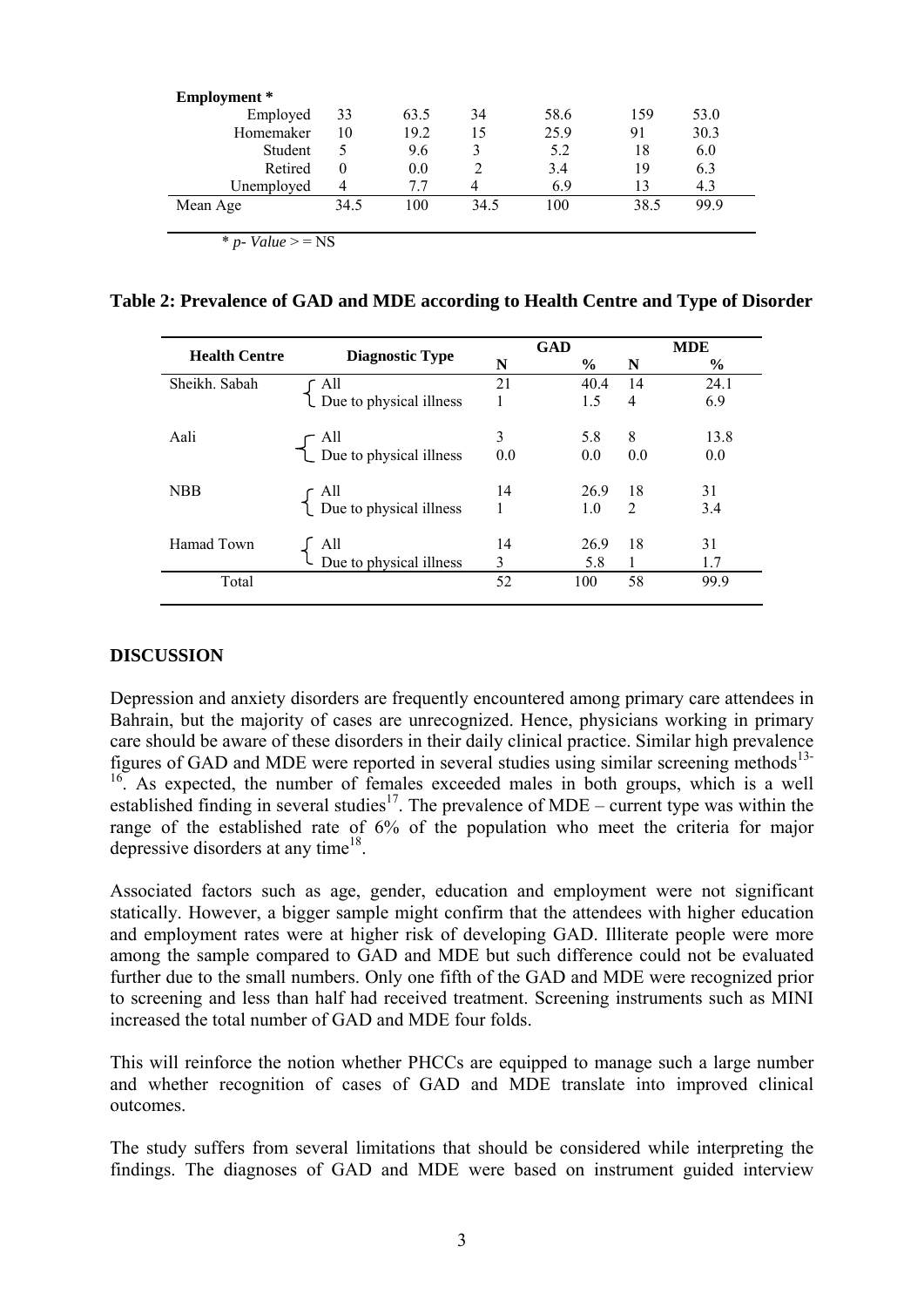conducted by non-experienced staff in diagnosing mental illness. Hence, it is likely that false positive cases were included which might have been reflected by increasing the prevalence rates. The study sample was small, which could interfere with establishing significance of less frequent social factors. In addition, choosing only one centre from each governorate restricts comparing the characteristics of attendees among the governorates. However, restrictions of the number of the participating PHCCs was inevitable due to limited financial and human resources. Although the results of this study can be generalized to the PHCC attendees, national generalization should be done with caution.

Efforts to improve recognition must be addressed within the context of management of anxiety and depression. Screening of clinical disorders appears to work best if feedback to PHCCs physicians was immediate and was part of multifaceted system of depression care<sup>19</sup>.

In overview of screening and feedback on recognition and outcome of depression found that only feedback of high risk cases increased the rate of recognition<sup>20</sup>. Depression should be managed like a chronic disease with a systematic sequence of acute, continuation and maintenance phase intervention<sup>21</sup>. A multifaceted intervention that combines mutual health skill training, adapted clinical guidelines to raise awareness is necessary<sup>22,23</sup>.

## **CONCLUSION**

**This study shows that in Bahrain generalized anxiety disorder and major depressive episode are very common along primary care attendees. Thus, primary care physicians should be alerted of this fact.** 

**Future studies should be planned to include a bigger sample from all health centers with an additional stage that examine all positive cases by experienced staff.** 

#### **REFERENCES**

- 1. Young A, Khapp R, Sherboune C, et al. The Quality of Care for Depression and Anxiety Disorders in the United States. Arch Gen Psychiatry 2001; 58: 55-61.
- 2. Simon G, Glodberg D, Tiemens B, et al. Outcome of Recognized and Unrecognized Depression in an International Primary Care Study. Gen Hosp Psychiatry 1999; 21: 97-105.
- 3. Weiller E, Bisserbe JC, Maier W, et al. Prevalence and Recognition of Anxiety Syndromes in European Primary Care Settings. A Report from the WHO Study on Psychological Problems in General Hospitals. Br J Psychiatry 1998; (suppl): 18-23.
- 4. Wittchen HA, Kessler RC, Beesdo K, et al. Generalized Anxiety and Depression in Primary Care: Prevalence, Recognition, and Management. J Clin Psychiatry 2002; 63 (Suppl 8): 24-34.
- 5. Belanger L, Lodouceur R, Morin CM. Generalized Anxiety Disorder and Health Care Use. Can FAM Physician 2005; 51(10): 1363-72.
- 6. Kroenke K, Spitzer RL, William J, et al. Anxiety Disorders in Primary Care: Prevalence, Impairment, Co-morbidity and Detection. Ann Intern Med 2007; 146(5): 317-25.
- 7. Linden M, Lecrubier Y, Bellantuono C, et al. The Prescribing of Psychotropic Drugs by Primary Care Physicians: An International Collaborative Study. J Clin Psychopharmacol 1999; 19: 132-40.
- 8. Simon G, Fleck M, Lucas R, et al. Prevalence and Predictors of Depression Treatment in an International Primary Care Study. AMJ Psychiatry 2004; 161: 1626-34.